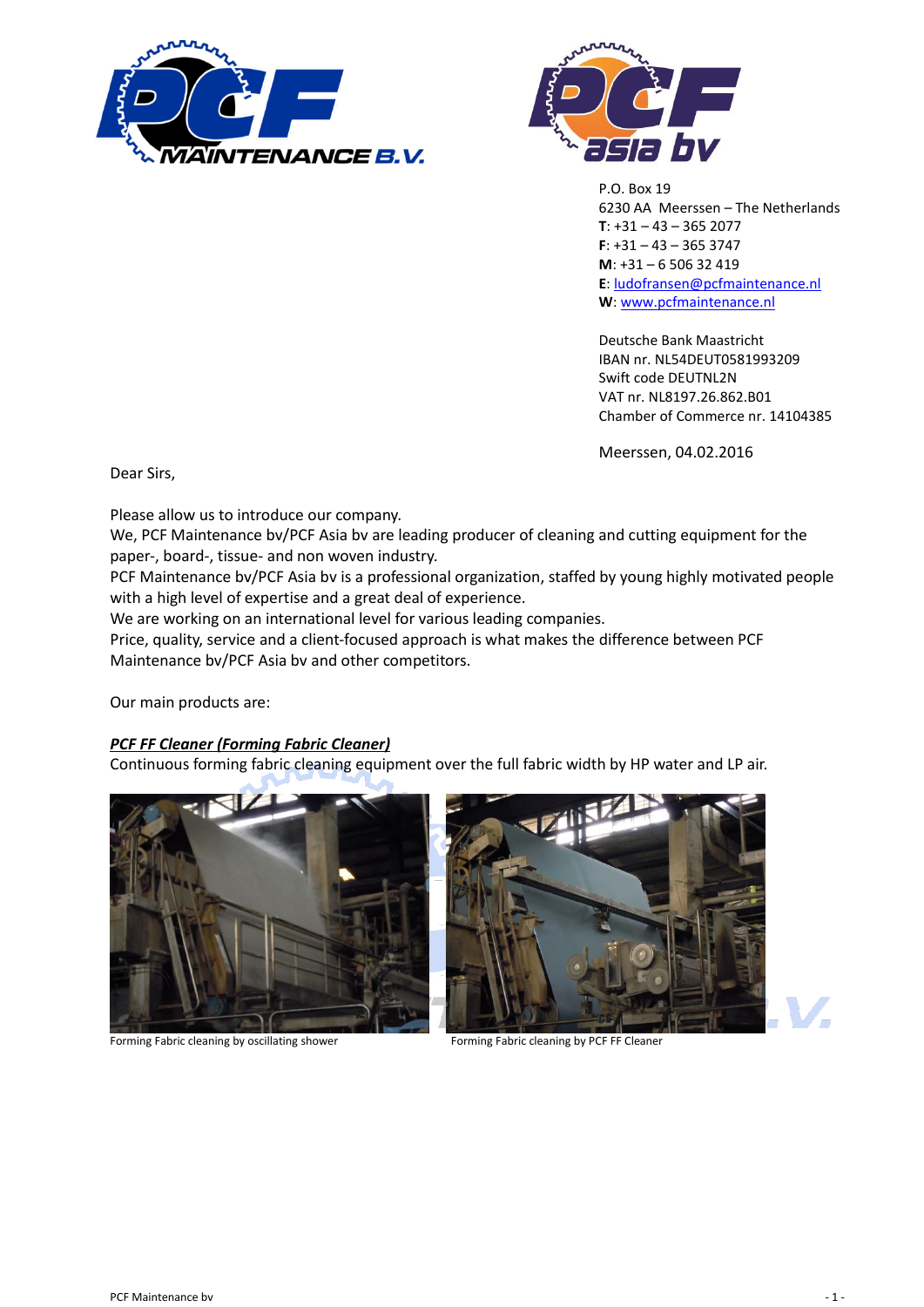- 水消費量の減少
- 電力消費の減少
- 繊維全幅クリーニングと同等
- 100% - エッジクリーニングが可能
- $\mathbf{u} \in \mathbb{R}^{n \times n}$  , where  $\mathbf{u} \in \mathbb{R}^{n \times n}$
- 製造中のノズルチェック・交換
- 薬品消費量の減少

## PCF PF ()



- 長 所: - decreasing water consumption
- decreasing electric power
- equal cleaning over the total press felt width
- increasing lifetime of the press felt
- 100% mist free operation during production
- decreasing of chemical consumption
- nozzle check or exchanging during production
- strip edge cleaning
- safety moisture and permeability measuring
- no need for manual measurement by scanpro
- easy moisture and permeability measuring from operation room
- direct cleaning action possibility if a stroke of the press felt is dirty

# m M **INTENANCE B.V.**

PCF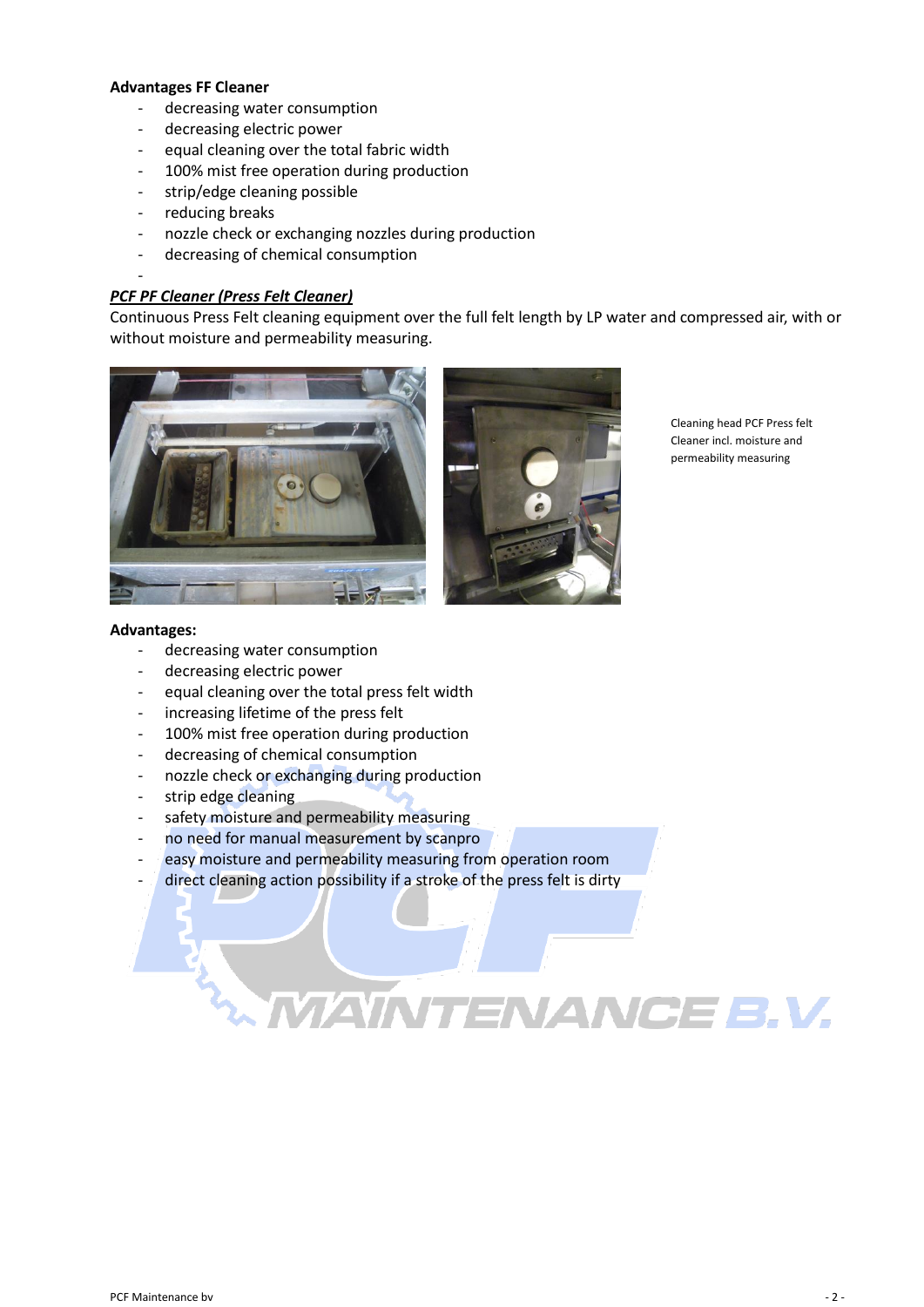### *PCF DF Cleaner (Dryer Fabric Cleaner)*

Continuous and discontinuous dryer fabric cleaning equipment over the full dryer fabric width by HP water and compressed air.



Teflon cleaning head Teflon cleaning head<br>
for Dryer Fabric cleaning with HP water<br>
Teflon cleaning head<br>
Teflon cleaning head<br>
Teflon cleaning head<br>
Teflon cleaning head



for Dryer Fabric cleaning with HP water and passivation fluid

#### **Advantages**:

- increasing CFM Value
- less breaks because of clean dryer fabric
- increasing paper quality
- less contamination rolls
- decreasing cleaning shut downs and cleaning time
- increasing production efficiency
- increasing life time of the dryer fabric
- delivery of spare parts at short notice

#### *Cutting equipment*

- PCF Tail cutter wet section
- PCF Tail and deckle cutter wet section
- PCF Tail cutter dry with fixed knife
- PCF Tail cutter dry with rotating knife
- PCF Tail cutter dry with HP water (up to 2500 bar)



PCF Tail cutter dry with rotating knife

CE 3.V.